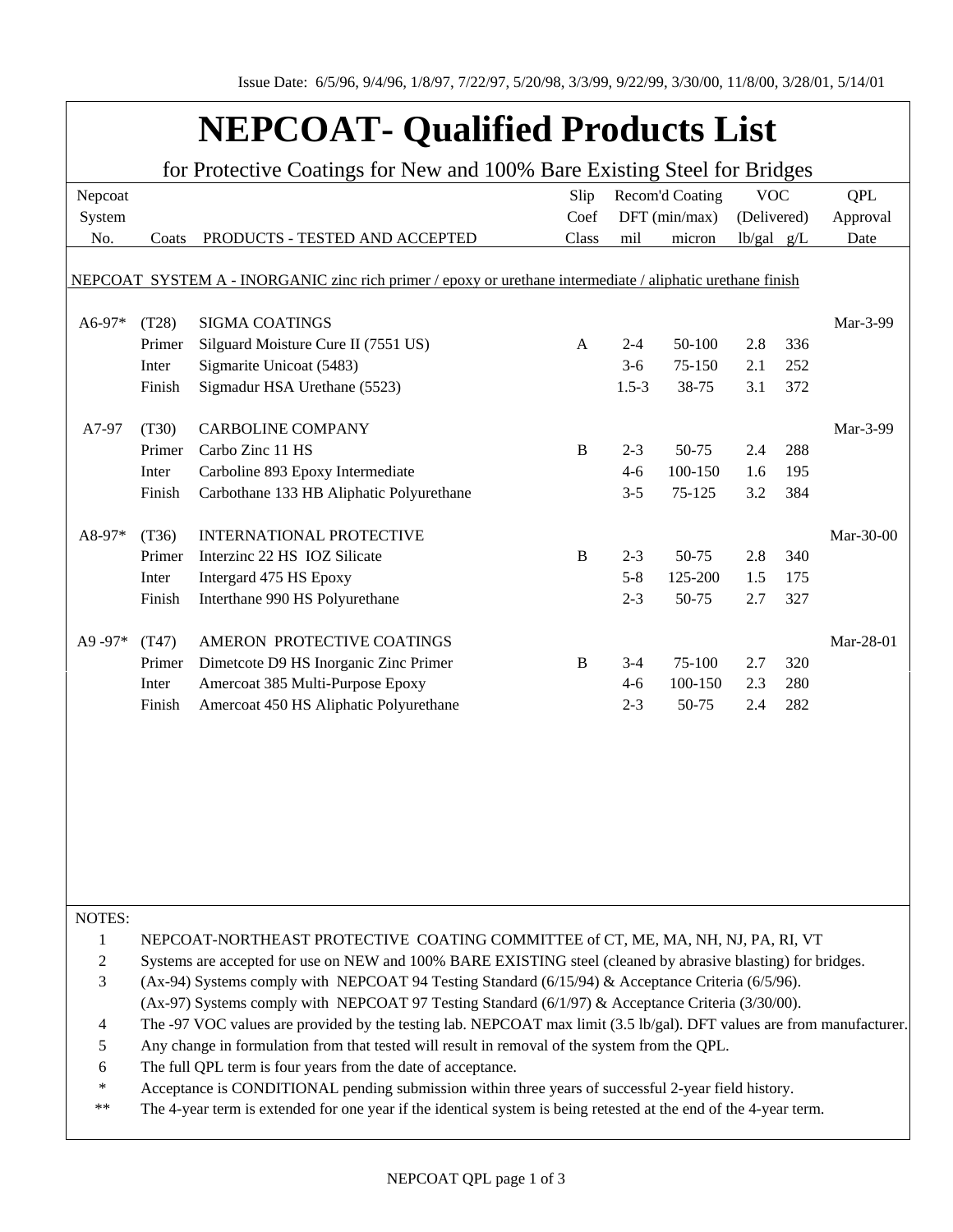## **NEPCOAT- Qualified Products List**

| for Protective Coatings for New and 100% Bare Existing Steel for Bridges                                 |                                                                                                                       |                                                 |              |                 |         |              |     |                  |  |
|----------------------------------------------------------------------------------------------------------|-----------------------------------------------------------------------------------------------------------------------|-------------------------------------------------|--------------|-----------------|---------|--------------|-----|------------------|--|
| Nepcoat                                                                                                  |                                                                                                                       |                                                 | Slip         | Recom'd Coating |         | <b>VOC</b>   |     | <b>QPL</b>       |  |
| System                                                                                                   |                                                                                                                       |                                                 | Coef         | $DFT$ (min/max) |         | (Delivered)  |     | Approval         |  |
| No.                                                                                                      | Coats                                                                                                                 | PRODUCTS - TESTED AND ACCEPTED                  | Class        | mil             | micron  | $lb/gal$ g/L |     | Date             |  |
|                                                                                                          |                                                                                                                       |                                                 |              |                 |         |              |     |                  |  |
| NEPCOAT SYSTEM B - ORGANIC zinc rich primer / epoxy or urethane intermediate / aliphatic urethane finish |                                                                                                                       |                                                 |              |                 |         |              |     |                  |  |
| B2-94*                                                                                                   | (T5)                                                                                                                  | KEELER & LONG, INC.                             |              |                 |         |              |     | June-5-96        |  |
|                                                                                                          |                                                                                                                       | Primer Kolorane 9700 Zinc Rich Primer           | $\, {\bf B}$ | $2 - 6$         | 50-150  | 2.46         | 295 | $(1-yr ext'n)**$ |  |
|                                                                                                          | Inter                                                                                                                 | Kolor-poxy 3200                                 |              | $2.5 - 6$       | 63-150  | 2.52         | 302 |                  |  |
|                                                                                                          | Finish                                                                                                                | Acrythane Y-Series Urethane                     |              | $2 - 4$         | 50-100  | 3.50         | 420 |                  |  |
| <b>B5-94</b>                                                                                             | (T18)                                                                                                                 | <b>WASSER HIGH TECH COATINGS</b>                |              |                 |         |              |     | Jan-8-97         |  |
|                                                                                                          |                                                                                                                       | Primer MC-Zinc                                  | not          | $3 - 5$         | 75-125  | 2.8          | 336 | $(1-yr ext'n)**$ |  |
|                                                                                                          | Inter                                                                                                                 | MC-Ferrox B                                     | tested       | $3 - 5$         | 75-125  | 2.8          | 336 |                  |  |
|                                                                                                          | Finish                                                                                                                | MC-Ferrox A                                     |              | $2 - 4$         | 50-100  | 2.8          | 336 |                  |  |
| B6-94*                                                                                                   | (T24)                                                                                                                 | AMERON PROTECTIVE COATINGS                      |              |                 |         |              |     | May-20-98        |  |
|                                                                                                          |                                                                                                                       | Primer Vyguard 513-F-108 (M-202) MC U zinc rich | B            | $2 - 3$         | 50-75   | 2.62 314     |     |                  |  |
|                                                                                                          | Inter                                                                                                                 | Vyguard 541-D-102 (M207) MC U intermediate      |              | $3 - 5$         | 75-125  | 2.62         | 314 |                  |  |
|                                                                                                          | Finish                                                                                                                | Vyguard V41 Series (M222) Urethane topcoat      |              | $5 - 6$         | 125-150 | 2.40         | 288 |                  |  |
| B7-97*                                                                                                   | (T31)                                                                                                                 | <b>CARBOLINE COMPANY</b>                        |              |                 |         |              |     | Feb-18-99        |  |
|                                                                                                          |                                                                                                                       | Primer Carboline 859 Zinc Rich Epoxy Primer     | B            | $3 - 5$         | 75-125  | 2.7          | 325 |                  |  |
|                                                                                                          | Inter                                                                                                                 | Carboline 888 Epoxy Intermediate                |              | $3 - 5$         | 75-125  | 2.8          | 330 |                  |  |
|                                                                                                          | Finish                                                                                                                | Carbothane 133 HB Aliphatic Polyurethane        |              | $3 - 5$         | 75-125  | 3.2          | 384 |                  |  |
| B8-97*                                                                                                   | (T42)                                                                                                                 | XYMAX COATINGS                                  |              |                 |         |              |     | Mar-28-01        |  |
|                                                                                                          | Primer                                                                                                                | MonoZinc ME III Moisture Cure Primer            | B            | $3 - 4$         | 75-100  | 3.0          | 360 |                  |  |
|                                                                                                          | Inter                                                                                                                 | MonoFerro PUR Moisture Cure                     |              | $3 - 4$         | 75-100  | 1.4          | 170 |                  |  |
|                                                                                                          | Finish                                                                                                                | <b>Bridge Finish</b>                            |              | $2 - 3$         | 50-75   | 3.0          | 362 |                  |  |
| B9-97*                                                                                                   | (T45)                                                                                                                 | SHERWIN WILLIAMS                                |              |                 |         |              |     | Mar-28-01        |  |
|                                                                                                          |                                                                                                                       | Primer Zinc Clad III HS                         | B            | $3 - 5$         | 75-125  | 2.8          | 330 |                  |  |
|                                                                                                          | Inter                                                                                                                 | Macropoxy 646                                   |              | $5-10$          | 125-250 | 1.9          | 230 |                  |  |
|                                                                                                          | Finish                                                                                                                | Acrolon 218 Acrylic                             |              | $3-6$           | 75-150  | 3.3          | 400 |                  |  |
| B10-97*                                                                                                  | (T49)                                                                                                                 | M.A.B. INDUSTRIAL COATINGS                      |              |                 |         |              |     | Mar-28-01        |  |
|                                                                                                          |                                                                                                                       | Primer Ply-Tile Epoxy Organic Zinc Primer       | A            | $2.5 - 3.5$     | 63-88   | 3.5          | 420 |                  |  |
|                                                                                                          | Inter                                                                                                                 | Ply-Mastic Epoxy                                |              | $5 - 7$         | 125-175 | 1.3          | 150 |                  |  |
|                                                                                                          |                                                                                                                       | Finish Ply-Thane 890 HS                         |              | $2 - 6$         | 50-150  | 2.6          | 310 |                  |  |
| NOTES:                                                                                                   |                                                                                                                       |                                                 |              |                 |         |              |     |                  |  |
| $\mathbf{1}$                                                                                             | NEPCOAT-NORTHEAST PROTECTIVE COATING COMMITTEE of CT, ME, MA, NH, NJ, PA, RI, VT                                      |                                                 |              |                 |         |              |     |                  |  |
| $\overline{c}$                                                                                           | Systems are accepted for use on NEW and 100% BARE EXISTING steel (cleaned by abrasive blasting) for bridges.          |                                                 |              |                 |         |              |     |                  |  |
| 3                                                                                                        | (Bx-94) Systems comply with NEPCOAT 94 Testing Standard (6/15/94) & Acceptance Criteria (6/5/96).                     |                                                 |              |                 |         |              |     |                  |  |
|                                                                                                          | (Bx-97) Systems comply with NEPCOAT 97 Testing Standard (6/1/97) & Acceptance Criteria (3/30/00).                     |                                                 |              |                 |         |              |     |                  |  |
| 4                                                                                                        | The -97 VOC values are provided by the testing lab. NEPCOAT max limit (3.5 lb/gal). DFT values are from manufacturer. |                                                 |              |                 |         |              |     |                  |  |
| 5                                                                                                        | Any change in formulation from that tested will result in removal of the system from the QPL.                         |                                                 |              |                 |         |              |     |                  |  |
| 6                                                                                                        | The full QPL term is four years from the date of acceptance.                                                          |                                                 |              |                 |         |              |     |                  |  |
| $\ast$                                                                                                   | Acceptance is CONDITIONAL pending submission within three years of successful 2-year field history.                   |                                                 |              |                 |         |              |     |                  |  |

\*\* The 4-year term is extended for one year if the identical system is being retested at the end of the 4-year term.